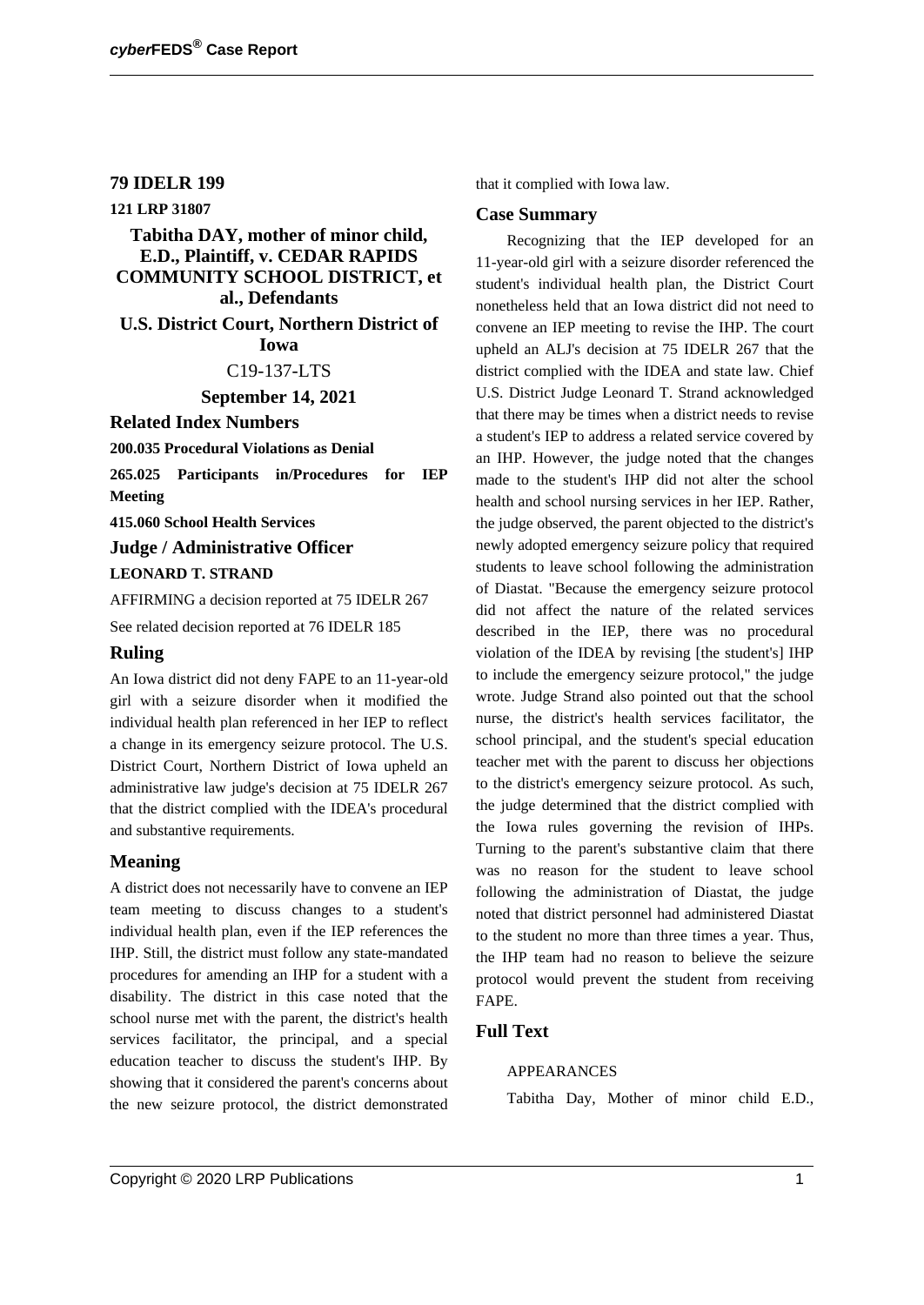For Cedar Rapids Community School District, Grant Wood Area Education Agency, Sandra Byard, Cindy Fagan, Defendants: Jason M Craig, LEAD ATTORNEY, Ahlers & Cooney, P.C., ECF, Des Moines, IA.

Judges: Leonard T. Strand, Chief United States District Judge.

Opinion by: Leonard T. Strand

#### **Opinion**

### **Memorandum opinion and order**

## **I. Introduction and procedural history**

This case involves judicial review of a due process administrative decision under the Individuals with Disabilities Education Act (IDEA), 20 U.S.C. § 1400 et seq. Plaintiff Tabitha Day, on behalf of her daughter, E.D., originally brought a due process complaint before the Iowa Department of Education (the Department) against defendants Cedar Rapids Community School District (the District) and Grant Wood Area Education Agency (AEA). Day argued that the defendants denied E.D. a free and appropriate public education (FAPE) under the IDEA. An administrative law judge (ALJ) ultimately issued a decision finding that defendants did not deny a FAPE to E.D.

Day then filed a pro se complaint (Doc. 5) in this court. In addition to appealing from the ALJs' decision, the complaint also asserted claims under 42 U.S.C. § 1983, the Americans with Disabilities Act (ADA), Section 504 of the Rehabilitation Act of 1973 (Section 504), Titles VI and VII (Titles VI and VII) of the Civil Rights Act of 1964, Title IX of the Education Amendments of 1972 (Title IX), the Patient Protection and Affordable Care Act (ACA) and IDEA. See Docs. 5, 5-1. On February 26, 2020, defendants filed a motion (Doc. 7) to dismiss, which I granted in part and denied in part. I granted the motion as to the section 1983 claims and claims under Titles VI and VII. I denied the motion as to all other claims, which remain pending. See Doc. 8.

At a subsequent scheduling conference, the parties agreed to brief the judicial review action prior to discovery on Day's other substantive claims. See Docs. 18, 19. After some initial unresponsiveness,**<sup>1</sup>** Day filed her merits brief (Doc. 31) and supporting exhibits on July 1, 2021, and defendants filed a response (Doc. 32) on July 20, 2021. Day did not file a reply. Defendants have also submitted the administrative record (Doc. 20). I find oral argument is not necessary. See Local Rule 7(c).

## **II. Factual background<sup>2</sup>**

Day filed her administrative due process complaint on E.D.'s behalf on November 9, 2018. Day invoked E.D.'s "stay put" rights**<sup>3</sup>** but the ALJ denied the request for a stay put order on February 15, 2019. The due process hearing took place on April 15 and 16, 2019. Day was represented by an attorney and testified at the hearing. She also presented testimony from Dr. Michael Ciliberto (E.D.'s neurologist), Dr. Shlomo Shinnar (expert witness), Courtney Hoffman (previous teacher for E.D.) and Sara Cain (parent educator coordinator for the AEA). The District and AEA presented testimony from Sandra Byard (health services facilitator for the District), Erin Lemieux (school nurse in the District), Wendy Parker (executive director for special services for Cedar Rapids Schools), Cindy Fagan (school nurse), Dawn Embretson (associate director of special services for the Cedar Rapids Community Schools) and Stephen Probert (principal of Hiawatha Elementary). The ALJ admitted Day's exhibits A through AS and defendants' exhibits 7 through 31. The parties submitted post-hearing briefs, see Doc. 20-4 at 95-125; 126-167; 171-82; 183-98, and the ALJ then issued his decision on September 13, 2019, concluding there was no procedural violation of the IDEA and that E.D. had not been denied a FAPE. Doc. 20-4 at 202-21.

At the time of the due process complaint, E.D. was 11 years old, living within the District and enrolled at Hiawatha Elementary School. Prior to the 2018-19 school year, she had attended Truman Elementary. She has been diagnosed with Lennox-Gastaut Syndrome (an intractable form of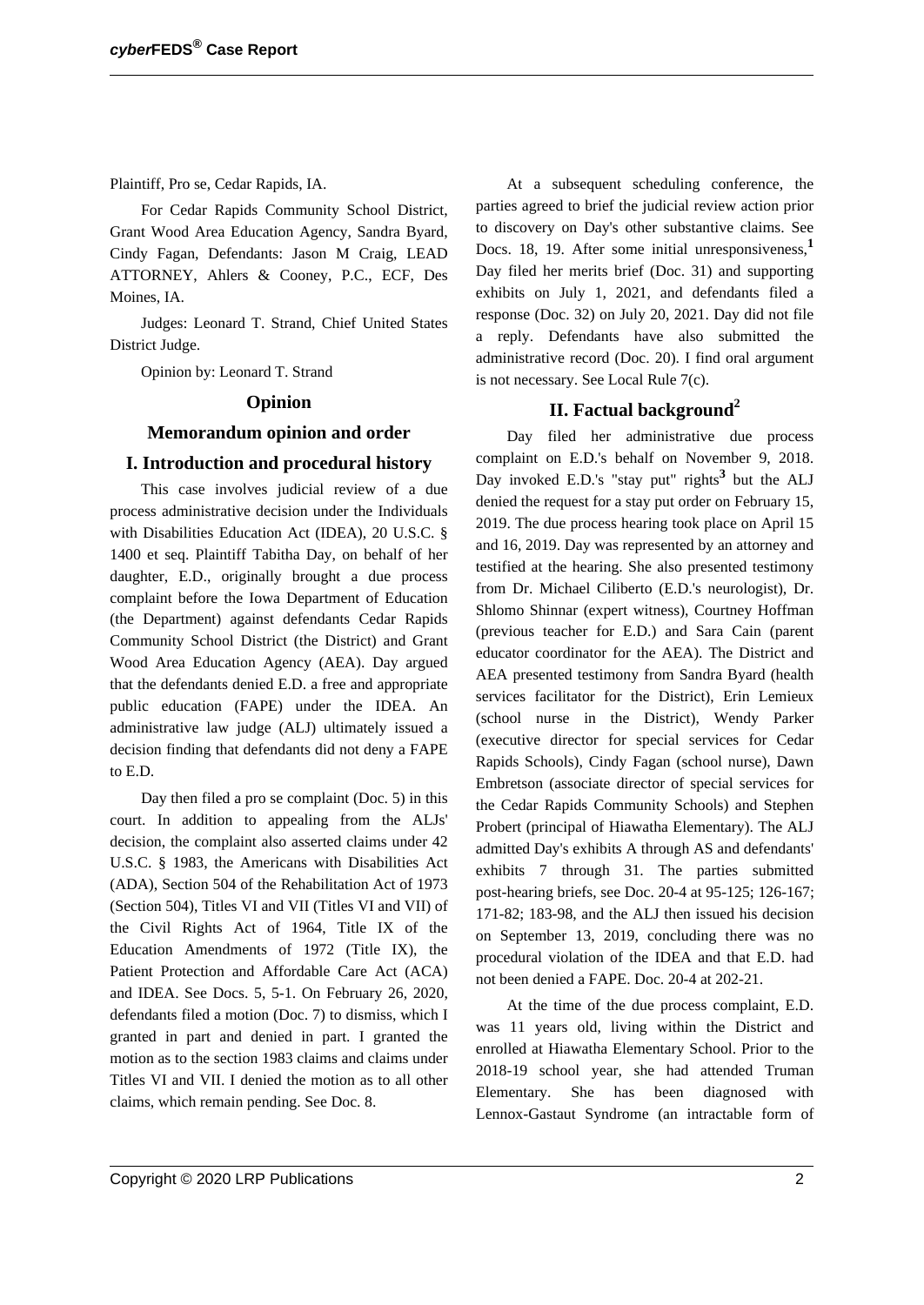epilepsy), asthma, impaired mobility and developmental delays. She is prone to having absence, cluster and tonic-clonic (grand mal) seizures.

E.D. has had an Individualized Education Plan (IEP) since she began attending school in the District in 2010. The IEP was unchanged from May 2010 through the end of the 2017-18 school year, during which E.D. attended Truman Elementary. E.D. has also had an Individual Health Plan (IHP) since 2010. The IHP includes, among other things, an emergency protocol for dealing with epileptic seizures while in school, which is the focus of Day's complaint. Prior to the 2018-19 school year, this protocol provided that at the first sign of a seizure, staff would alert the health office, which would send health staff to E.D.'s classroom. E.D.'s vagus nerve stimulator (VNS)**<sup>4</sup>** magnet would be used to try to activate her device. This action could be repeated every minute for five minutes. If the seizure lasted more than five minutes, staff would administer Diastat. If the seizures continued for another five minutes, staff would call 911.

During the 2014-15 school year, E.D. had Diastat administered three times at school by a teacher or paraprofessional. Staff also administered Diastat three times during the 2015-16 and 2016-17 school years and one time during the 2017-18 school year. Staff also administered Diastat once during the short time E.D. was at Hiawatha Elementary during the 2018-19 school year. After each of those 10 occasions, E.D. returned to her class after recovering from her seizure.**<sup>5</sup>**

E.D.'s most recent IEP is dated April 10, 2018, and refers to her IHP three times. See Doc. 20-3 at 153-80. This IEP was the result of an IEP meeting on January 4, 2018. The IEP discusses the protocol for responding to E.D.'s seizures and states: "Please refer to the IHP/Emergency Protocol." *Id.* at 155. It identifies Health Services and Nursing Services as related services. *Id.* at 166. Because E.D. had previously attended Truman Elementary before switching to Hiawatha Elementary for the 2018-19 school year, the Hiawatha Elementary school nurse, Cindy Fagan, was required to draft a new health plan. Fagan attempted to speak with Day about E.D.'s health services prior to the start of school but was unable to reach her by phone or leave a message. Fagan was able to speak with Day at an open house the day before the start of school and they discussed responses to E.D.'s seizures, including the use of Diastat. Fagan informed Day that the school's policy was to send students home after the administration of Diastat. Day expressed dissatisfaction with this and Fagan said she would speak with her supervisor.

Fagan then began drafting the emergency seizure protocol for E.D. She contacted the nurse for E.D.'s physician, Dr. Ciliberto, but did not receive a response until October 2018. Fagan sent a copy of E.D.'s IHP and emergency seizure protocol home in E.D.'s backpack after school started. The IHP stated:

Once Diastat is given, mother will be notified and

- A parent will come and will take the child home when it is safe for her to do so

- If unable to contact mother, then contact father.

- If unable to contact parents and 911 has been called, EMS will take over care of the child. Doc. 20-3 at 203-04. The same procedure was included in E.D.'s emergency protocol for seizures.

Day disagreed with this new procedure. She added handwritten notes and suggestions on the IHP and returned it to the school nurse. In her notes, Day expressed dissatisfaction that the school was requiring this new procedure after eight years and that the procedure of observing the child for the next four hours after receiving Diastat had "nothing to do with her safety." Day refused to sign the document and spoke to E.D.'s teacher, the principal, the school nurse and Byard. Byard informed Day that this was policy. Day expressed confusion as to how it could be policy if it had not been included in E.D.'s IHP for the past eight years. See Doc. 20-5 at 175.

At all relevant times, Sandra Byard was the District's health services facilitator. She learned, through E.D.'s situation, that the District did not have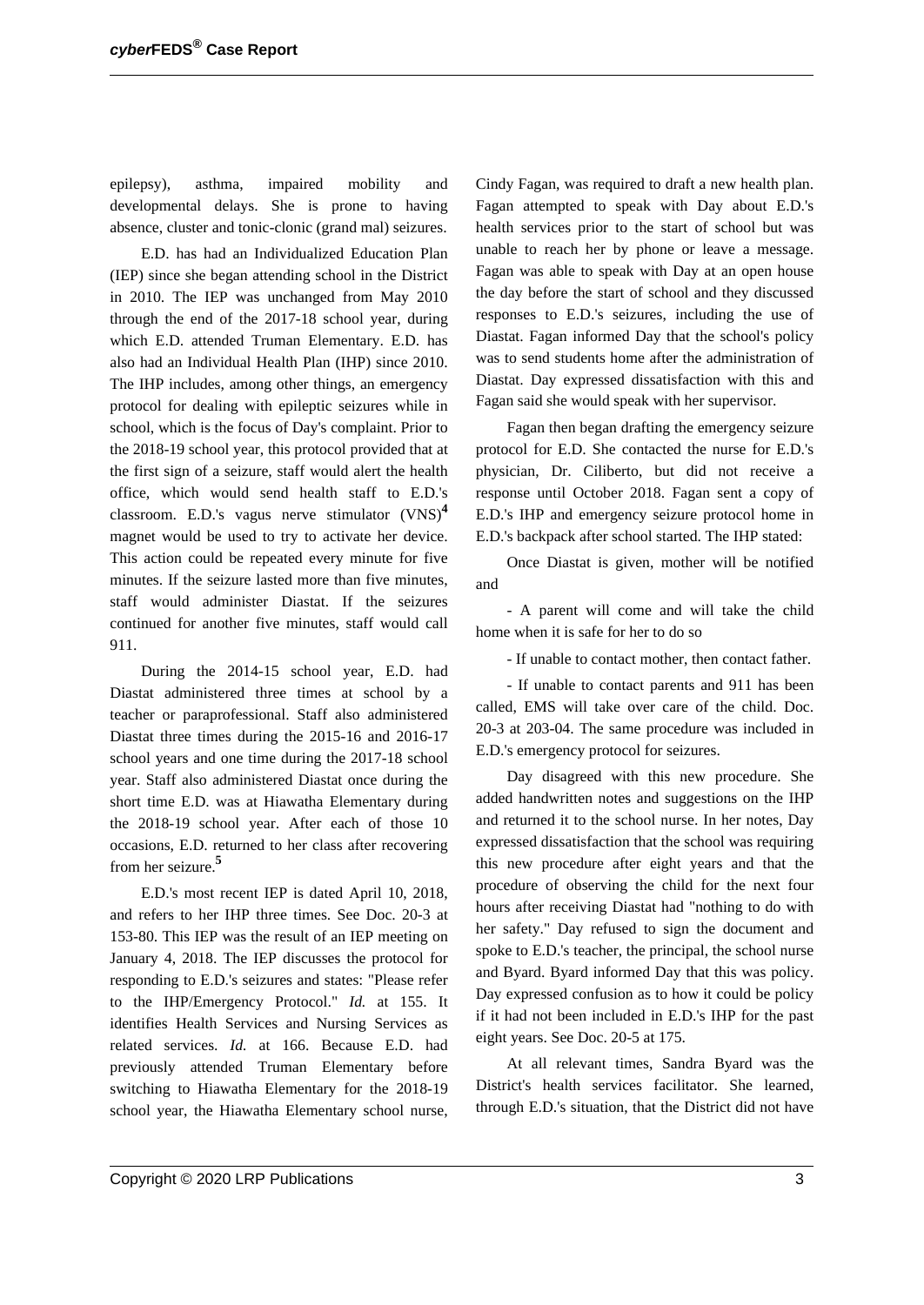a consistent procedure for treating children who had been administered Diastat. Rather, school nurses would exercise their judgment and discretion in determining whether children needed to go home after the administration of Diastat or could return to their classroom. Byard felt there needed to be a District-wide practice so she called an all-nurses meeting to address the issue. Byard and the nurses discussed similar policies, such as administration of an Epi pen, which required children to be sent home afterwards, and considered medical literature. Byard had also discussed the issue with other district health facilitators in the Urban Action Network (a group of the top 10 most populous school districts in the state) and learned that the consistent practice was to send children home after Diastat was administered. The nurses agreed that children would leave school for the day after the administration of Diastat.**<sup>6</sup>**

The medical literature that Byard and the nurses relied on was a point of contention in the administrative proceeding. The first article Byard relied on was entitled "Evidence-Based Guideline: Treatment of Convulsive Status Epilepticus in Children and Adults: Report of the Guideline Committee of the American Epilepsy Society." The authors noted that after rectal administration of diazepam in children, respiratory depression was reported in five class III trials, ranging from 1.2 to 6.4 percent, while two class III trials and two class I trials, in acute repetitive seizures reported no incidence of respiratory depression with rectal diazepam use in children.

The second article, from the Epilepsy Foundation, stated that status epilepticus (a tonic-clonic seizure of five minutes or more) requires "emergency treatment by trained medical personnel in a hospital setting." It also stated: "medical treatment needs to be started as soon as possible" and "oxygen and other support for breathing, intravenous fluids ... and emergency medication are needed." Byard believed that the adopted protocol was appropriate because schools are held to a higher standard of care than parents and schools were not equipped to provide mechanical ventilation.

On the third day of the school year, August 28, 2018, E.D. had a seizure at school that required the administration of Diastat. The school called Day and E.D. was sent home. Day did not return E.D. to school, stating she was concerned the school nurse would disregard the guidance of E.D.'s physician (who deemed it safe for E.D. to return to class) and that E.D.'s seizures had increased such that she was receiving Diastat a couple times per week.

The school convened a meeting on September 10, 2018, to discuss the issue. Day, Byard, Fagan, the school principal and E.D.'s special education teacher attended the meeting.**<sup>7</sup>**

The school explained the policy to Day and Day provided her input - noting that E.D. had been experiencing increased seizures. Byard encouraged Day to return E.D. to school and promised to re-evaluate the situation and discuss alternative arrangements if E.D.'s need for Diastat at school increased. Other District personnel agreed with this approach. No one conditioned E.D.'s return to school on Day's approval of the IHP. The parties were unable to reach an agreement at this meeting.

Dr. Ciliberto wrote a letter dated October 16, 2018, listing recommendations for how to deal with E.D.'s seizures. He recommended that Diastat be given only if the seizure lasts longer than ten minutes and that 911 be called if the seizure lasts an additional five minutes after administration of Diastat. He opined there was no reason for E.D. to leave school after the administration of Diastat and that she should be able to return to school per her usual routine. Dr. Ciliberto testified consistent with his letter at the due process hearing. In the event of a seizure, he recommended giving first aid by moving E.D. to her side, getting her to a safe area and making sure there was nothing in her mouth. If the seizure continued for 10 minutes, he recommended administering Diastat. E.D.'s main side effect from a seizure and Diastat was fatigue. Generally, her seizures would stop within 10 minutes and the Diastat returned her to baseline more quickly.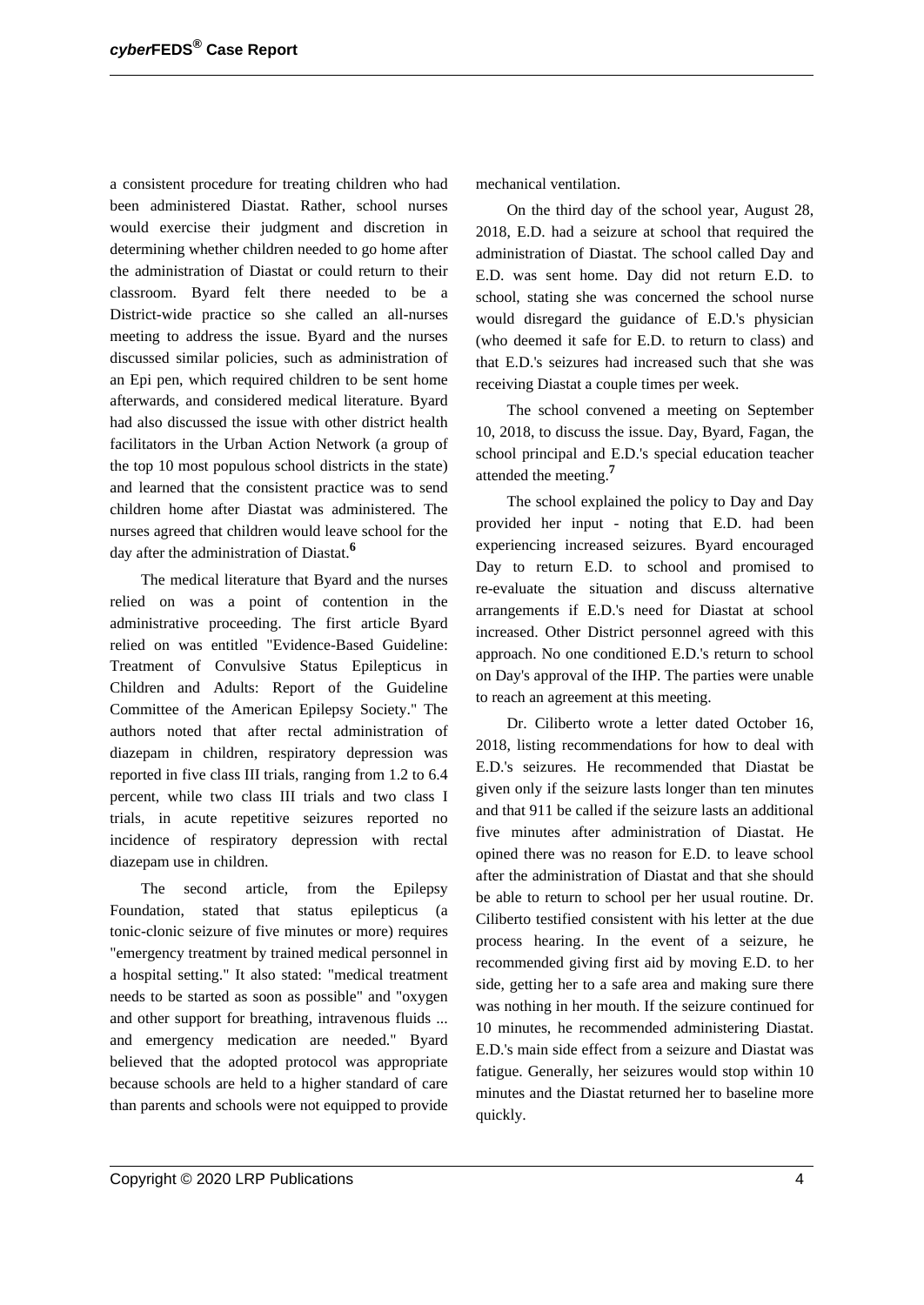Once at baseline, Dr. Ciliberto testified E.D. could resume all normal activities, including school. He would only have someone stay with a child after the administration of Diastat to observe if there were any side effects. He found no medical reason for E.D. to leave school after Diastat because E.D. would be medically safe and the medication tended not to impact her for long periods of time or affect her ability to participate. He would recommend calling 911 only if E.D.'s seizures continued five minutes after Diastat was administered.

With regard to the risk of respiratory depression, Dr. Ciliberto testified that it can happen to all epilepsy patients, regardless of the administration of Diastat. He noted that Diastat had not caused respiratory depression in E.D. and there was an "exceedingly low" chance she would ever have that issue. He was unaware of any circumstance in which E.D. had had a second seizure within four hours of receiving Diastat.

Dr. Shinnar, a neurologist and pediatrician at the Albert Einstein College of Medicine, whose research focuses on childhood seizures and status epilepticus, testified for Day as an expert. He explained that Diastat is the only drug approved for at-home use with prolonged seizures. It reduces the chance of another seizure and protects the person for some time afterwards. Respiratory depression is one possible side effect, but it is usually an effect of the seizure itself rather than Diastat. He testified that patients are safer after having received Diastat than they would be had they not received it. Dr. Shinnar noted that respiratory depression would be immediately apparent and would not come about hours later.

Dr. Shinnar reviewed E.D.'s medical history and concluded she was not likely to suffer from respiratory depression following the administration of Diastat because she had tolerated it well in the past. He explained that past performance was a reliable predictor of the future. While it may take E.D. a while to "wake up" and recover after Diastat, he saw no chance of respiratory depression in the four-hour time frame after E.D. reached baseline. He found it acceptable for a child to return to class after Diastat had been given and the child woke up. He saw no logic in a four-hour exclusion from school and would recommend sending a child to the emergency room only if the seizure had not resolved within 30 minutes.

Courtney Hoffman also testified. She had received training on E.D.'s seizure protocol and both taught E.D. and provided respite care to her at ages three through seven. During that time, E.D. experienced frequent seizures and Hoffman sometimes administered Diastat every day. On one occasion, Diastat did not stop the seizure and the school called Day and 911. E.D. came out of the seizure by the time they reached the hospital. Hoffman testified that Diastat typically resolved a seizure within a minute. E.D. would then be tired, but within 30 minutes would be back to her usual activities. E.D. never had a second seizure after Diastat and did not require that her activities be limited afterwards. She never had respiratory depression.

While her due process complaint was pending, Day tracked E.D.'s seizures using an application called Seizuretracker. Between January 28, 2019, and April 17, 2019, she recorded 136 separate seizures. While the seizures happened throughout the day, the morning hours had the greatest activity. During this timeframe, Diastat was administered 41 times. Day testified Diastat is always effective in stopping a seizure and E.D. has never had another seizure within four hours of receiving it. Day has never taken E.D. to the hospital or called paramedics due to a seizure. E.D. can be tired after a seizure and will need to rest for up to 20 minutes, but will then be ready to resume her previous activities. Within 30 minutes, Day always sees E.D. return to her normal self.

E.D. has had no adverse effect related to Diastat and has always responded positively to it.

### **III. Applicable standards**

Under the IDEA, parents may file a due process complaint to challenge "the identification, evaluation, or educational placement of [their] child, or the provision of a free appropriate public education to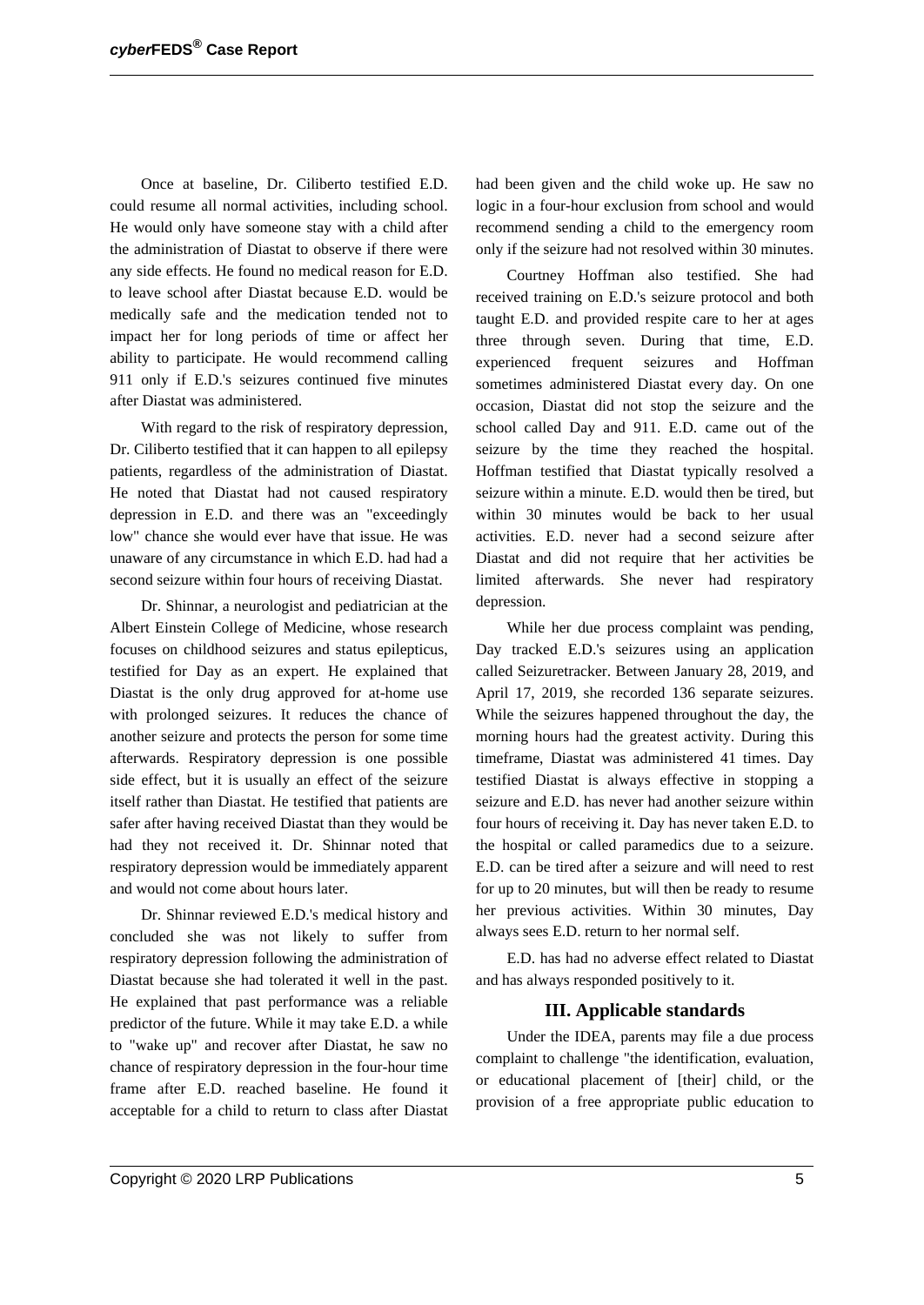such child." 20 U.S.C. § 1415(b)(6)(A). Complaints are resolved by a due process hearing conducted by the state or local educational agency or, if desired by the interested parties, voluntary mediation. *Id.* § 1415(e)-(f). When no procedural violations are alleged, the purpose of the due process hearing is to determine whether the child received a FAPE. *Id.* §  $1415(f)(3)(E)(i)$ . The burden of proof falls on the party seeking relief. *Sneitzer v. Iowa Dep't of Educ.,* 796 F.3d 942, 948 (8th Cir. 2015).

A party may seek review of the administrative proceedings by bringing a civil action in state or federal court. *Id.* § 1415(g), (i)(2). A federal district court reviewing an agency decision under the IDEA must conduct a de novo review to determine whether the aggrieved party is entitled to relief based on a preponderance of the evidence. *Id.* § 1415(i)(2)(C)(iii); *I.Z.M. v. Rosemount-Apple Valley-Eagan Pub. Sch.* , 863 F.3d 966, 970 (8th Cir. 2017). However, the court must give "'due weight' to the outcome of the administrative proceedings." *Id.* (*quoting T.F. v. Special Sch. Dist. of St. Louis Cty.,* 449 F.3d 816, 818 (8th Cir. 2006)).

### **IV. Analysis**

In her complaint, Day alleges the District amended E.D.'s IEP by changing the IHP that is incorporated into her IEP. Doc. 5 at 4. She states this change was made without consulting the IEP team, including herself. Day contends E.D. lost an entire year of school and has had regression in some areas. She further contends that the mental anguish and stress of this issue had a negative effect on Day such that she developed an infection that required hospitalization. *Id.* at 5. Day requests that the due process complaint be remanded to the ALJ to correct certain findings of fact. Specifically:

I want the State to remand the due process back to the ALJ because he had information in his findings of fact that are wrong and so wrong that if I was given the opportunity I could show with documentation within the submitted evidence and I could supplement more. He took the nurse and health facilitator at their

word even over neurologist specializing in the field and the organizations stating they did not support what the school was doing like the Epilepsy Foundation in the evidence I provided they clearly state the school is wrong and misusing the information on their website. I feel that the documents and testimonies from my due process were not considered whatsoever. The school did not provide any valid reason for this policy and it is incorrectly assumed the notion that the IHP is not apart [sic] of the IEP in this case.

Doc. 5 at 5. Day seeks compensatory and punitive damages. *Id.*

In her merits brief, Day takes issue with the information the District relied upon to implement the emergency seizure protocol that was incorporated into the IHP. See Doc. 31. She contends the District's decision was not supported by adequate medical research and that expert evidence provided at the hearing established that there was no medical reason why E.D. could not stay in school after the administration of Diastat. She argues that such a policy is discriminatory towards children with epilepsy. She argues that because the IHP is part of the IEP, any changes to the IHP required an IEP meeting under the IDEA. *Id.*

Defendants correctly identify the two issues as: (1) whether there was a procedural violation of the IDEA in the creation of E.D.'s IHP, thereby denying E.D. a FAPE, and (2) whether, on a substantive basis, E.D. was denied a FAPE under the emergency seizure protocol requiring E.D. to return home after the administration of Diastat. I will consider each of these issues in turn.

#### **A. Procedural Violation of IDEA**

Day argues there was a procedural violation of the IDEA because Fagan altered the IHP without Day's consent and without an IEP meeting. Doc. 31. Day contends that the IHP is part of the IEP because, without it, the IEP does not meet the statutory requirements and would violate E.D.'s right to a FAPE. Defendants do not dispute that the IHP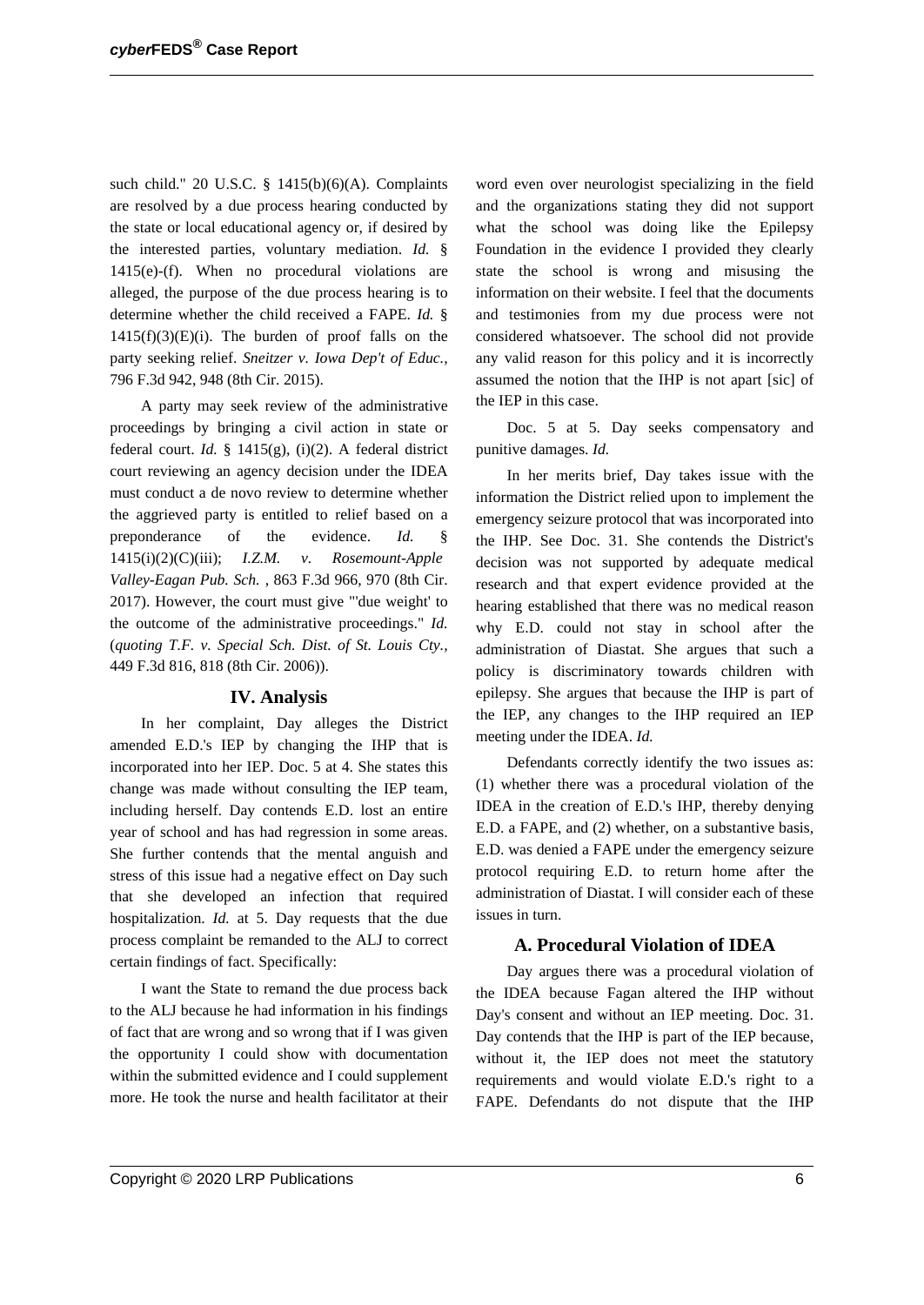becomes integrated into an IEP. However, they argue that the two documents are distinct and the ALJ correctly found that Day "was allowed to provide significant input into the contents of the IHP." Doc. 20-4 at 215.

The IDEA requires school districts receiving federal funds under the IDEA to provide all children with disabilities "a [FAPE] which emphasizes special education and related services designed to meet their unique needs [and] to assure that the rights of [such] children and their parents or guardians are protected." *Forest Grove Sch. Dist. v. T.A.,* 557 U.S. 230, 239 (2009) (alteration in original) (quotation omitted). A FAPE "consists of education instruction specially designed to meet the unique needs of the handicapped child, supported by such services as are necessary to permit the child 'to benefit from the instruction.'" *Parrish v. Bentonville Sch. Dist.*, 896 F.3d 889, 894 (8th Cir. 2018) (*quoting Bd. of Ed. of Hendrick Hudson Cent. Sch. Dist. v. Rowley*, 458 U.S. 176, 188-89 (1982)). "Congress intended that IDEA's procedural safeguards be enforced so that parents of a handicapped child will have adequate input in the development of the child's IEP." *Indep. Sch. Dist. No 283 v. S.D. ex rel. J.D.*, 88 F.3d 556, 562 (8th Cir. 1996). An IEP is a "written statement for each child with a disability that is developed, reviewed, and revised in accordance with [20 U.S.C. § 1414] and that includes," among other things,

a statement of the special education and related services and supplementary aids and services, based on peer-reviewed research to the extent practicable, to be provided to the child, or on behalf of the child, and a statement of the program modifications or supports for school personnel that will be provided for the child.

20 U.S.C. § 1414(d)(1)(A)(i)(IV). The procedural safeguards under the IDEA include parental notification of any proposed change to their child's IEP, that parents or guardian be permitted to participate in discussions related to their child's evaluation and education and that if parents are not satisfied with an IEP, they may request a due process

hearing. *See M.P. ex rel. K. v. Indep. Sch. Dist. No. 721*, 326 F.3d 975, 979 (8th Cir. 2003) (citing 20 U.S.C. § 1415). "An IEP should be set aside only if procedural inadequacies compromised the pupil's right to an appropriate education, seriously hampered the parents' opportunity to participate in the formulation process, or caused a deprivation of educational benefits." *Lathrop R-II Sch. Dist. v. Gray ex rel. D.G.*, 611 F.3d 419, 424 (8th Cir. 2010) (*quoting Indep. Sch. Dist. No. 283*, 88 F.3d at 562).

The IDEA does not address IHPs. IHPs may apply to children with or without disabilities, and are covered by Iowa regulations, which define an IHP as:

the confidential, written, preplanned and ongoing special health service in the educational program. It includes assessment, nursing diagnosis, outcomes, planning, interventions, evaluation, student goals, if applicable, and a plan for emergencies to provide direction in managing an individual's health needs. The plan is updated as needed and at least annually. Licensed health personnel develop this written plan with collaboration from the parent or guardian, individual's health care provider or education team.

281 IAC 14.2(1). School health services "must comply with any additional or differing requirements imposed by [the IDEA] based on a specific child's needs." 281 IAC 14.2(3). As explained by the ALJ:

An IEP must contain, among other things, a statement of the related services and supplementary aids and services that will be provided in order to enable the child to be educated and participate with other disabled and non-disabled students. 281 IAC 41.320(1)(e). Related services are such "supportive services as are required to assist a child with a disability to benefit from special education" and include school health service and nurse services. 281 IAC 41.34(1). School health services and school nurse services are health services that are designed to enable a child with a disability to receive FAPE as described in the child's IEP. 281 IAC 41.34(m).

Doc. 20-4 at 213.

The ALJ relied, in part, on this distinction in his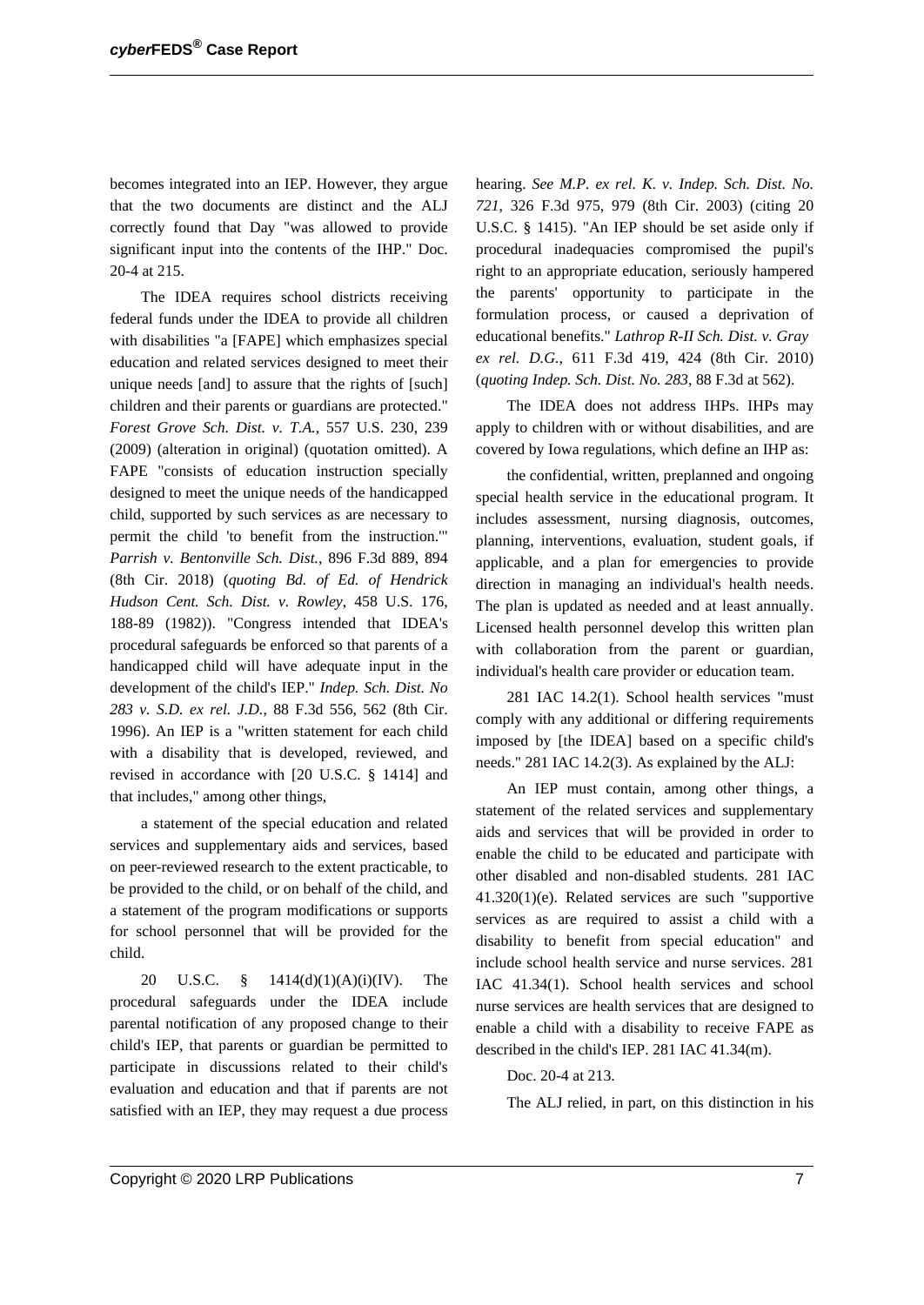analysis of Day's complaint of a procedural violation of the IDEA:

In particular, Complainant argues nursing services, just as other "related services" provided to a special education eligible student, are subject to the IDEA and special education regulations. As such, because the child's IHP was a part of her April 2018 IEP, it was her IEP team that was required to have determined the content of the IHP. And, when changes were made to her IEP (through the IHP), the IEP team was required to have explained it and offered a prior written notice to the parent. Complainant also argues that as part of the IEP, the IHP can only be revised by the IEP team. Therefore, according to Complainant, it was a violation of the IDEA for the nurse to have revised the IHP without an IEP team meeting and without allowing meaningful involvement by the mother.

First, it is reasonable to conclude that the IHP is incorporated into or effectively made part of the IEP in that the contents of the IHP constitute related services and are uploaded into the Iowa IEP management system. See 281 IAC 14.2(2)(b)(4) (requiring "integration" of the IHP into the IEP). However, for something to be incorporated or integrated into something else, as here the IHP into the IEP, that new incorporated thing must have come from someplace else. As here, with the IHP, that "someplace else" must be the regulations that guide the drafting and content of the health plan.

The relevant regulations provide that an IHP is developed by a licensed health personnel in collaboration with the parent or guardian, individual's health care provider or education team. 281 IAC 14.2(1). In contrast, the IEP team generally must include the parents, a general education teacher, a special education teacher, a district representative, someone who can interpret evaluation results, and the child when appropriate. 34 CFR 300.321(a). Thus, a much smaller subset of what comprises the IEP team is authorized to develop the IHP.

Here, nurse Fagen [sic] drafted E.D.'s IPH [sic] and seizure protocol anew at the start of the 2018-2019 school year. Because this was the child's first time in this school and under the care of Fagen, this was a new experience and new document for her. Consequently, Fagen attempted to contact the mother before the start of the school year, however, she was unable to make contact. She then met with the mother at the open house before school started. They discussed various aspects of the child's health care, including the new Diastat protocol. The mother was able to express her opinion on this protocol.

Fagen then took some time to work on the health plan and provided a copy of the draft IHP, including the emergency protocol, by placing it in the child's backpack like she would normally do for other students. The mother reviewed this document and sent it back with a variety of suggestions, mark-ups, and cross-outs. An IEP team meeting was subsequently called at which many team members, including the mother, discussed the Diastat protocol. Team members were not aggressive with the mother and they listened to her concerns, insisting they could revisit and re-evaluate the protocol if E.D. were to return to school and show an increased need for usage of Diasat [sic].

All of this illustrates that the mother was allowed to provide significant input into the contents of the IHP and that the school nurse and school and district personnel provided her many listening opportunities. However, because the child never returned to school after the third day of the school year, there never was opportunity to re-evaluate.

Likewise, the regulations setting forth the IHP requirement do not provide for any further formalized procedure for its development. This lack of formalized procedural requirement is in distinct contrast with the depth of regulation governing the formation of the IEP. These distinctions are significant. And, due to the IHP's own regulatory support and placement, and even though in this case, the IHP was incorporated by reference into E.D.'s IEP, it still retains its intrinsic nature and is guided by its own regulations. Those were followed here.

Iowa regulations also provide each board of a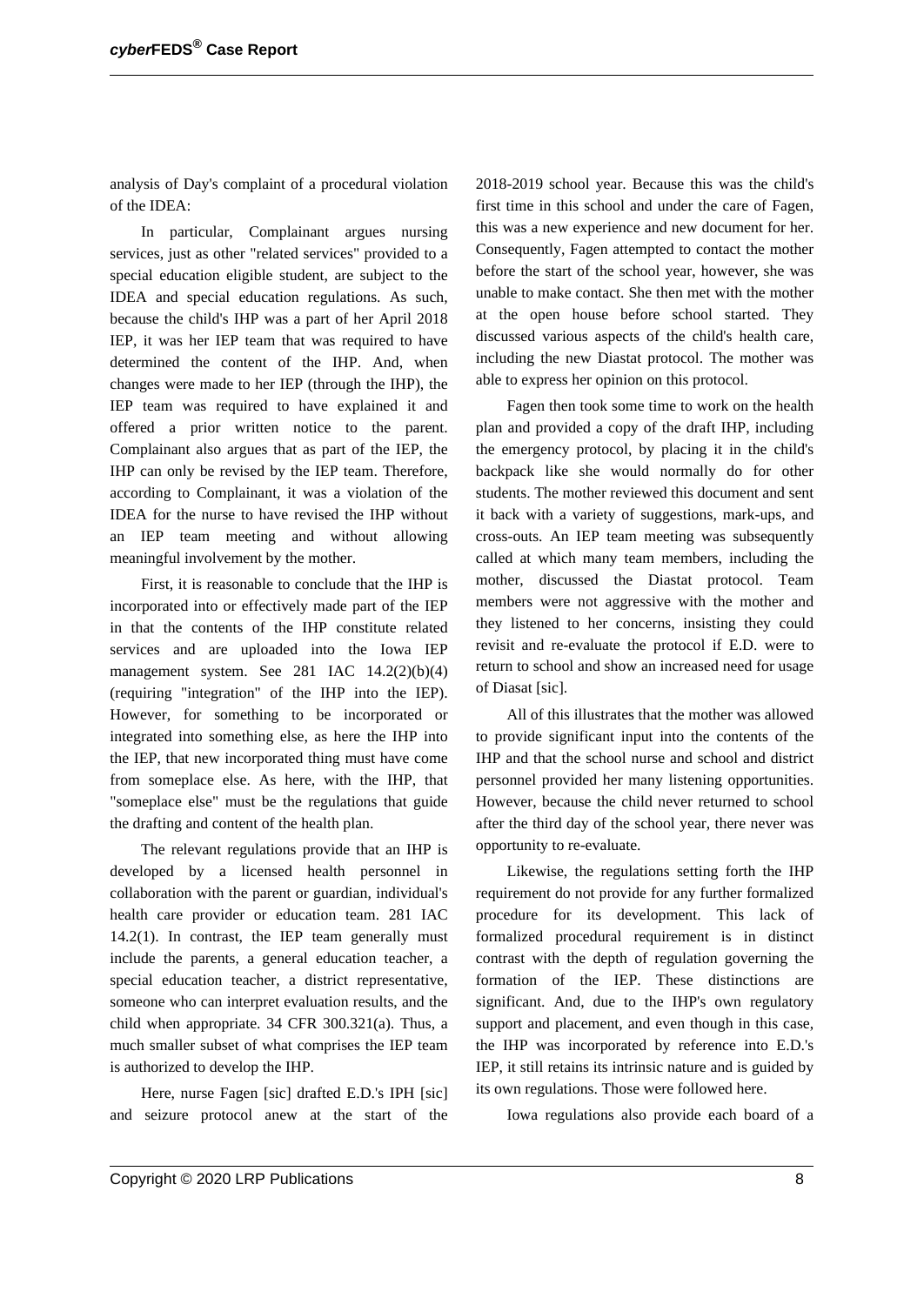public school, in consultation with licensed health professionals, the authority to establish policy and guidelines for special health services. 281 IAC 14.2(2). This prerogative is not subject to the agreement of or consultation with any parent. This is also a recognition of the district or school's ability, in general, to institute policies or protocols of general applicability for special health situations. Here, it was decided that the schools did not have the capability to monitor and treat for potential respiratory depression following the administration of Diastat.

In light of all these considerations, it cannot be said that the Complainant's right to parental participation was impeded, that the child's right to FAPE was denied, or that there was a deprivation of any educational benefit by virtue of the processes undertaken. The school nurse, through a protocol proposed by the District's Health Services Facilitator, drafted the child's IHP in a manner with which the mother disagreed. The nurse sought and received input from the parent about the offending portion of the IHP. Iowa regulations envision and authorize such a change in a student's IHP. There was no requirement that an IEP team be convened and pass on a modification to an IHP that is later integrated into the IEP. However, after the mother's concerns were heard, an IEP team meeting was promptly held on September 10 to discuss the Diastat protocol. The disagreement remained, and the mother chose to contest the matter through a Due Process complaint, as was her right.

### Doc. 20-4 at 213-16.

While I disagree with some of the ALJ's factual findings, such as the timing of adoption of the District-wide protocol and the characterization of the September 10 meeting as an IEP team meeting, I agree with his analysis and conclusion. The IHP, as a separate document addressing the related health services under the IEP does not necessarily require an IEP meeting, but does require collaboration with the parent or guardian, individual's health care provider or education team. See 281 IAC 14.2(1). Day's complaint seems to be that there was no meaningful collaboration with her, as E.D.'s parent, before the new emergency seizure protocol was integrated into E.D.'s IEP through her IHP. While I agree that the initial communication with Day about the protocol was not ideal, the circumstances do not amount to a procedural violation of the IDEA.

The IHP is governed by Iowa law and regulations. While incorporated into the IEP, it is not necessarily part of the IEP such that it is subject to IDEA requirements. It is used to describe and provide greater detail about the health services identified as a related service in the IEP. This is not to say that a related service covered by an IHP never requires revision of a student's IEP. *For example, in E.I.H. v. Fair Lawn Bd. of Ed*., 747 F. App'x 68, 72 (3d. Cir. 2018), the student's bus transportation to and from school was included in the IEP as a related service. After the student experienced a seizure and her doctor prescribed Diastat, her parents requested the district provide a health professional trained in the administration of Diastat on the student's bus. Rather than amending the student's IEP to include the nurse/aide requirement for transportation, the school amended her IHP to state: "[w]hile awaiting diagnostic information the district is providing on the school bus a licensed medical professional to carry out medical orders regarding seizure medication." *Id.* at 69-70.

The ALJ concluded the service had to be included in the student's IEP. The district court disagreed, concluding it was not a "related service" necessary to enable a FAPE. The Third Circuit Court of Appeals reversed, agreeing with the ALJ that because bus transportation was already included in the student's IEP as a related service, and the student required a nurse on the bus in order to safely get to school in the event of a seizure, it stood to reason that "she would not be able to access her FAPE without the nurse." *Id.* at 73. As such, the nurse requirement had to be included in the student's IEP as opposed to her IHP. *Id.* This case demonstrates that I must consider whether the change reflects a change to the nature of the related service included in E.D.'s IEP.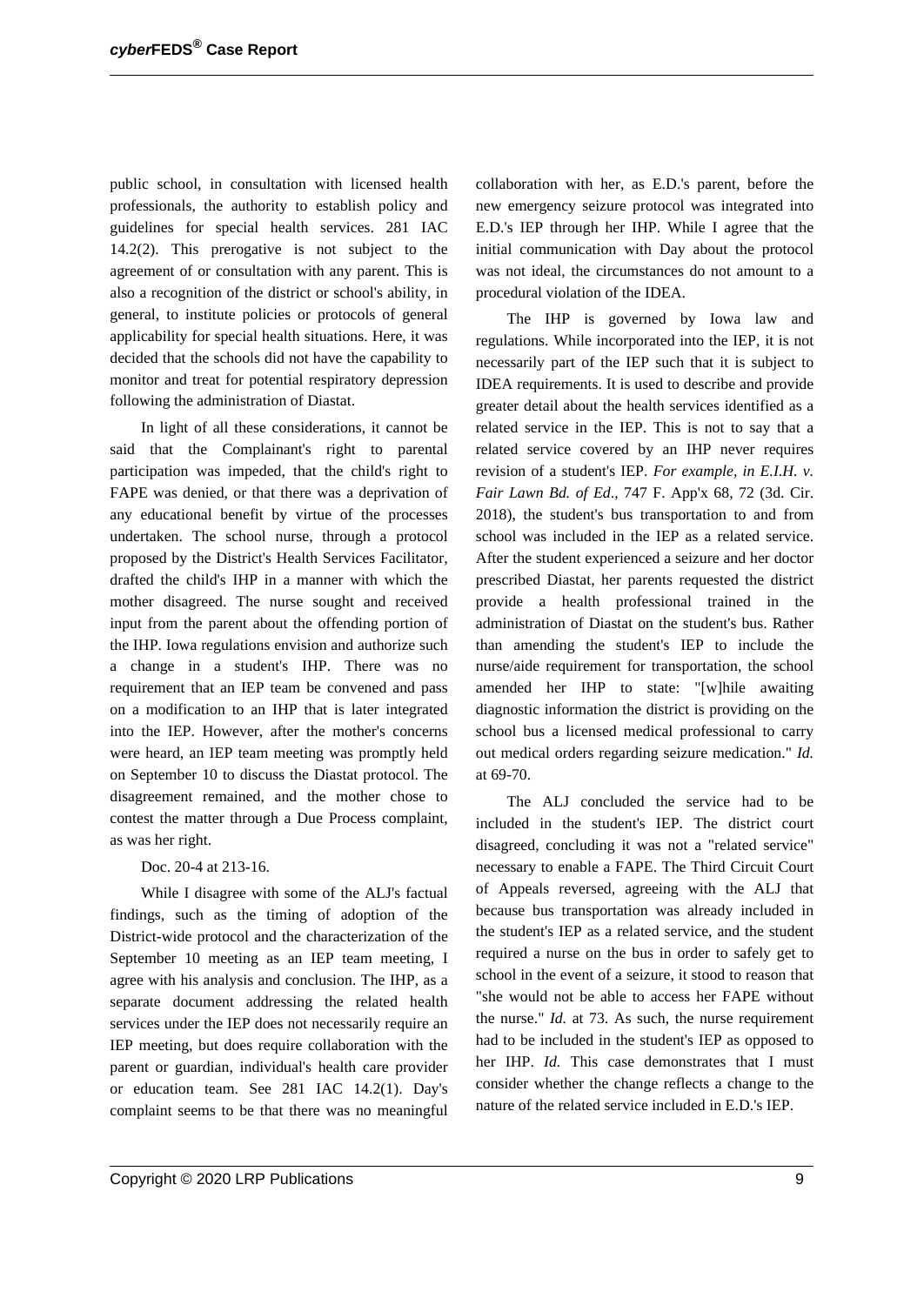E.D.'s IEP includes related services of "Health Services" and "Nursing Services." Doc. 20-3 at 166. Both of these sections provide that the time required for these services may vary from day to day because the student's health status and related needs may fluctuate. *Id.* The Health Services section says to "see IHP for details." *Id.* The Nursing Services section describes the services as "ongoing nursing assessment, diagnosis, planning, intervention, evaluation, consultation with health providers, staff, parents and emergency situations." *Id.* The IEP includes checked boxes for "health is a concern and will be addressed in this IEP" and "health is a concern and will be addressed in the Health Plan as a part of the student's health records." *Id.* at 154. It discusses her seizures, noting she occasionally requires the administration of rectal Diastat and states: "Please refer to the IHP/Emergency Protocol." *Id.* at 155.

The related services at issue (health and nursing services) are not fundamentally affected by the change in the emergency seizure protocol. The nature of the services provided remains substantially the same regarding how the school handles E.D.'s seizures. It is what happens after the administration of Diastat that is at issue. Day wants her daughter to stay in school while the school wants to err on the side of caution by returning the student to his or her parent's care and ensure the student has access to necessary medical equipment in the event of respiratory depression.

I agree with the ALJ that the school is entitled to set guidelines and policy for its health services and Day has not demonstrated that the emergency protocol, at the time it was drafted for E.D., interfered with, or the school had reason to believe it would interfere with, E.D.'s right to a FAPE. E.D. had experienced, at most, three seizures requiring Diastat within a given school year. Because the emergency seizure protocol did not affect the nature of the related services described in the IEP, there was no procedural violation of the IDEA by revising E.D.'s IHP to include the emergency seizure protocol.

With regard to meaningful collaboration with

Day, Fagan attempted to contact Day before school started but was unable to reach her or leave a message. Nor was Fagan able to connect with E.D.'s physician after Day expressed her dissatisfaction with the emergency seizure protocol. When Day received the draft IHP containing the emergency seizure protocol, as sent home in E.D.'s backpack, Day provided her input and comments both in writing and during discussions with E.D.'s teacher, the principal, Fagan and Byard. When Day did not return E.D. to school after she experienced a seizure requiring Diastat on August 28, 2018, the school convened a meeting on September 10, 2018, between Day, Byard, Fagan, the school principal and E.D.'s special education teacher.**<sup>8</sup>** Day voiced her concerns about the protocol at this meeting. While the school did not change the protocol, it took her concerns into consideration and offered a reasonable approach moving forward.

To the extent Day argues that failure to revise the protocol or IHP to her liking amounted to a procedural violation, I disagree. *See Blackmon ex rel. Blackmon v. Springfield R-XII Sch. Dist.* , 198 F.3d 648, 658-59 (8th Cir. 1999) ("the IDEA does not require school districts simply to accede to parents' demands without considering any suitable alternatives."). The IDEA provides that a parent may file a due process complaint when there is a disagreement, which is what Day did. See 20 U.S.C. § 1415; 34 C.F.R. § 300.507. The District sought Day's input and considered her comments about the protocol, as required under Iowa regulations.

Even if there was a procedural violation, it did not amount to a denial of a FAPE, seriously hamper Day's opportunity to participate in the formulation process of the IEP or cause a deprivation of educational benefits. *See Park Hill Sch. Dist. v. Dass,* 655 F.3d 762, 766 (8th Cir. 2011). Day had multiple opportunities to provide her comments on the emergency seizure protocol - both in writing and in person. As explained by the ALJ, the school convened a meeting when Day did not return E.D. to school following the seizure on August 28. It responded to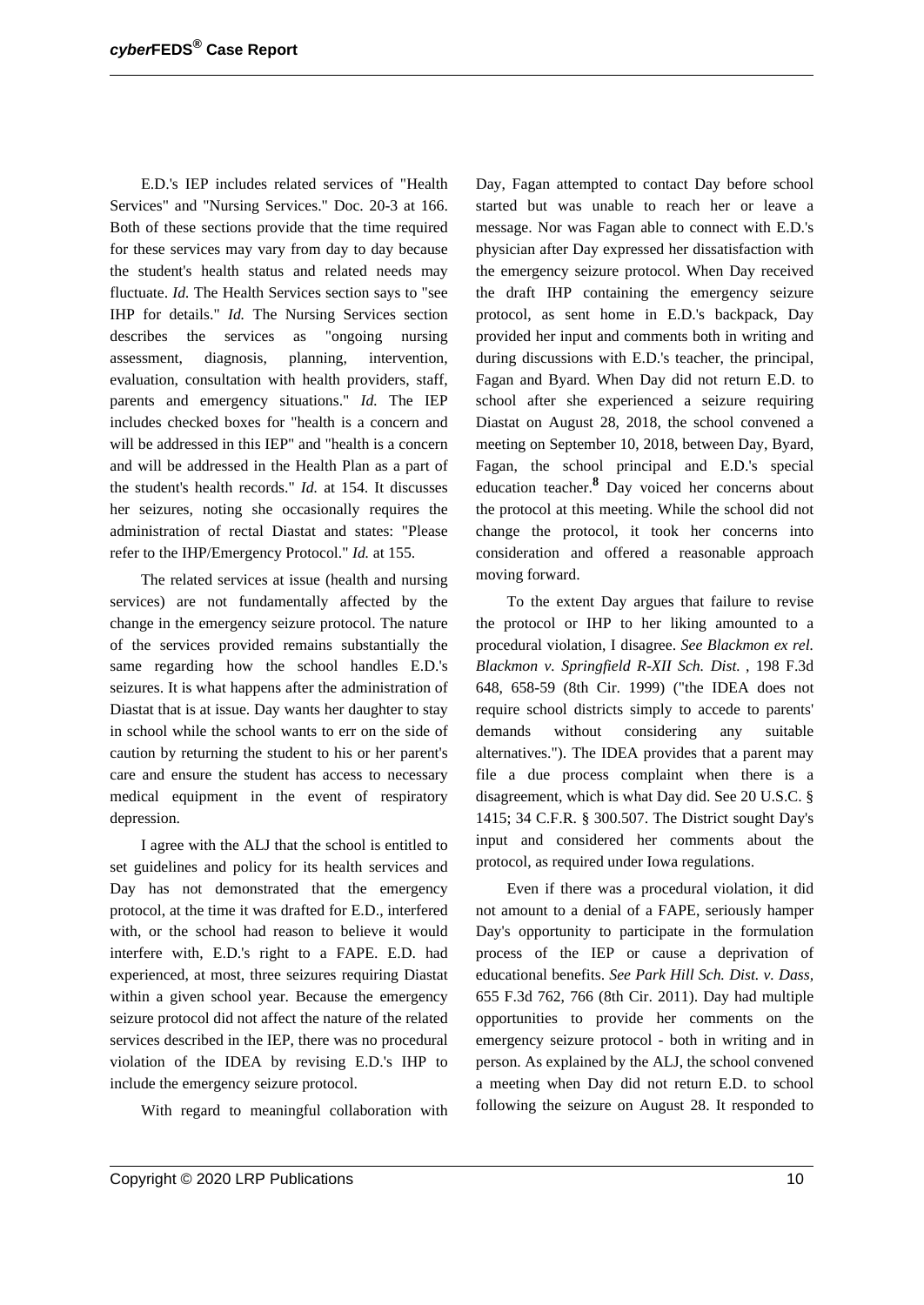Day's concerns of increased seizures by offering to revisit and re-evaluate the protocol if E.D. returned to school and showed an increased need for Diastat. However, Day chose not to return E.D. to school. It was not the protocol that resulted in E.D. missing school, but Day's own actions. There was no procedural violation that seriously hampered Day's opportunity to participate in the formulation process of the IEP, interfered with E.D.'s right to a FAPE or caused a deprivation of educational benefits. The ALJ's decision on this issue is affirmed.

### **B. Substantive Violation of IDEA**

Day argues that the Diastat protocol was misinformed because there is no medical reason to have a child leave school following the administration of Diastat. Doc. 31. Day cites a letter she wrote to the school in opposition of the Diastat protocol and information from the Epilepsy Foundation website (Doc. 31-1), which she argues the school failed to consider. Day argues that the information she provided the school was met with silence and when she tried to figure out how to get E.D. back in school, she never received a response. Doc. 31.

Defendants argue the ALJ correctly concluded that the IDEA due process procedures could not be used to attack the District's generally applicable protocol and that the application of the protocol to E.D. did not deny her a FAPE. Defendants emphasize that at the time the IHP was integrated into E.D.'s IEP, it was objectively reasonable to believe that the Diastat protocol would not have a substantive effect on E.D.'s education. E.D. had been receiving Diastat between one and three times per school year during recent past years and defendants were not aware of an increased need for Diastat until later. When Day voiced her disagreement with the protocol, the District convened a meeting and explained that it was willing to re-evaluate the protocol as applied to E.D. if she experienced increased seizures at school. However, E.D. never returned to school after the September 10 meeting. Defendants argue the ALJ correctly concluded that E.D.'s absences from school were the result of Day's actions and choices, not those of the public agencies.

The ALJ concluded the District-wide protocol was not subject to challenge in the due process action and noted his review was "limited in scope to the impact of the protocol on the child's right to procedural protections and to receive FAPE." Doc. 20-4 at 216. He noted the relevant question was not "whether the IEP was prescient enough to know that the child's need for Diastat might increase, thus increasing her time away from school, but whether it was 'reasonably calculated' to provide an 'appropriate' education as defined in federal and state law." *Id.* (*citing Roland M. v. Concord School Committee*, 910 F.2d 983, 992 (1st Cir. 1990)). He focused on the "facts and circumstances known and confronted by the school and the district at the time the protocol was integrated into the child's IEP." *Id.* He explained that the IEP must be reviewed as a "snapshot," meaning he must take into account what was objectively reasonable at the time the IEP was promulgated and not what was reasonable in hindsight. *Id.* at 217 (citing cases). He concluded:

[A]t the time Byard and the nurses agreed on a District-wide protocol requiring the child to be sent home following the administration of Diastat, the decision that there was an increased need for observation of such children due to the fear of respiratory depression was a reasoned and rational reading of the literature from certain mainstream and credible organizations who deal with epilepsy.

### *Id.*

The ALJ discussed the following in support:

The American Epilepsy Society Report documenting studies that showed some degree of respiratory depression after rectal administration of diazepam

- Epilepsy Foundation literature - describing emergency medical treatment required for status epilepticus

- Diastat packaging instructions - advising to stay with person for 4 hours and note any changes in breathing rate, color and possible side effects from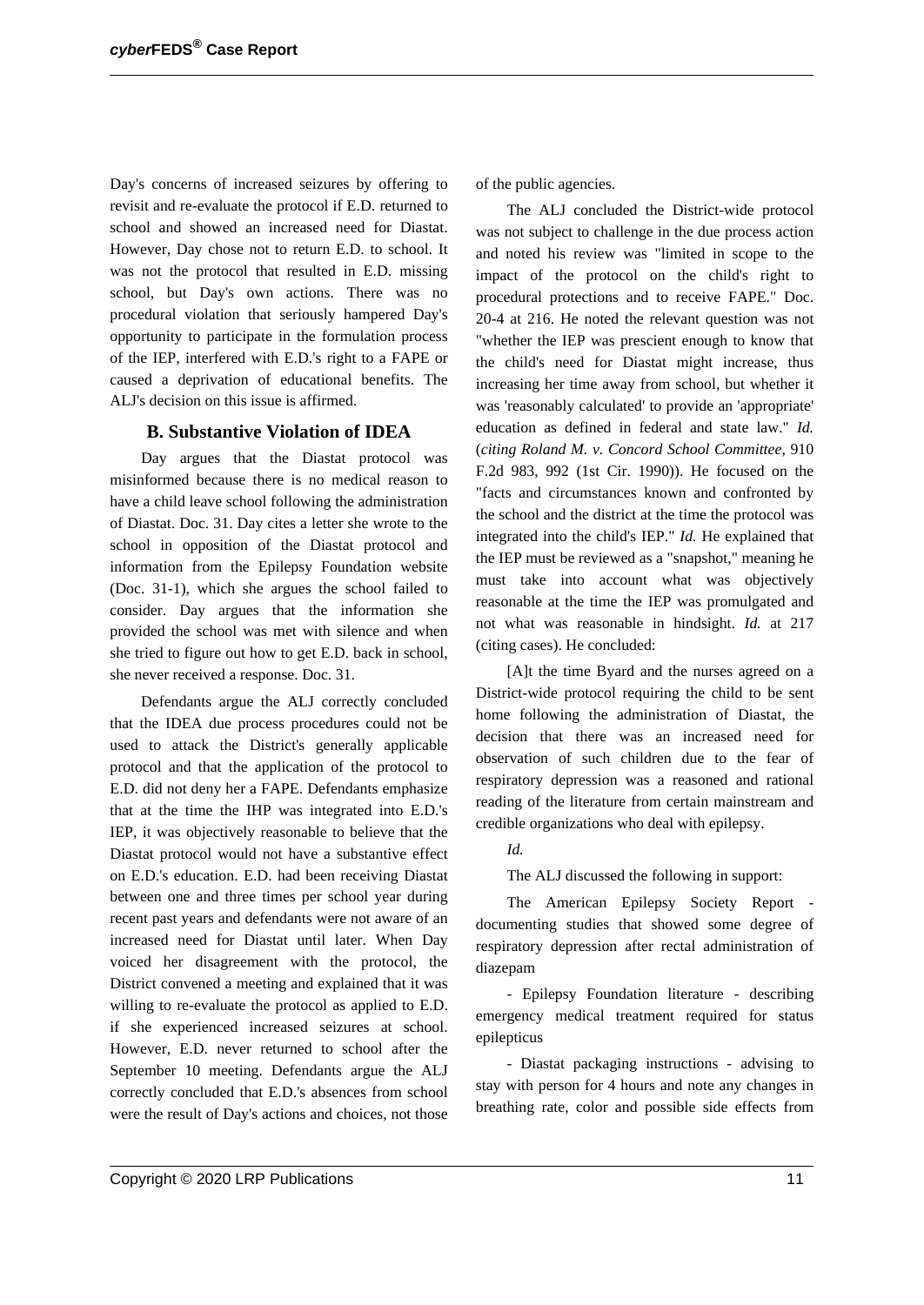treatment

- Dr. Shinnar and Dr. Ciliberto's testimony at the hearing that respiratory depression is one possible side effect of Diastat.

*Id.* The ALJ then analyzed the issue as follows:

Respiratory depression is a serious condition for which teachers and nurses in a school setting are simply not equipped to deal with. Most importantly, they cannot provide mechanical ventilation to such children. Teachers and para-educators are not medically trained and have no expertise or knowledge about treatment for or response to respiratory depression. By requiring a child to leave school after Diastat, then it would allow the parent to seek whatever care or monitoring they believe would best address that possibility, whether that be by the parents themselves or by some other medically trained person. The studies noted in the American Epilepsy Society's report showing some respiratory depression certainly warranted the attention of the District nursing personnel as it is their duty to promote and protect the health of the student population and to oversee health policies. This is also the reason the District policy is to always call 911 to get EMS personnel when a seizure lasts five minutes and Diastat is given.

Also, although initially unknown to Byard and the other District nurses, other district health facilitators in the Urban Action Network, a group of the ten most populous school districts in the state all follow the consistent practice of sending children home after Diastat has been given. This protocol is therefore far from the outlier, and it appears to be consistently applied across the state. This was even apparently the practice at some of the Byard's own district schools based on decision by the specific school nurses. Byard and those nurses at some point made the decision to formalize that practice District-wide.

Furthermore, at the time the child's new IHP was implemented and integrated into her IEP, it was entirely reasonable and effectively was tailored to her unique situation and needs. In this regard, it is undisputed that from the 2014-2015 school year to the time she stopped attending school, the child had had Diastat administered at school a total of eleven times, or a little over two times per year. She has never had to receive it more than three times in a given year during that span. Thus, had her trend of four-plus years continued - and at the time of the amended IHP there was no reason to believe it would not have continued - then the child stood to have missed only a negligible amount of school. Had this continued, the relatively insubstantial amount of absences from school would have been unlikely to affect the child's learning experience in any substantial way. This was the information which was known to the District at the time it implemented the protocol and effectively made it a part of the child's IEP.

While the mother would later start tracking the child's seizures and Diastat usage, that information was not made available to the District until the Due Process Hearing. There would have been no way for the District to have known the extent to which her Diastat intake would have increased to such a degree without this information. Indeed, the District on several occasions informed the mother that were she to send the child back to school and it turned out that she would have to miss any more time under this new protocol, then its application to her would be reconsidered and perhaps a new plan implemented that would be more responsive and tailored to her situation. However, the mother refused to consider providing this information to the school or to send her back such that the school itself could have made its own informed determination as to the child's current situation.

Thus, at the time the IHP and emergency protocol were integrated into the IEP, the IEP was objectively reasonable and would have served fully to provide for the child's educational needs and her health needs. This reasoned decision was based on a justifiable reading of medical literature and authoritative guidance from knowledgeable and relevant groups. It was also based on a reasoned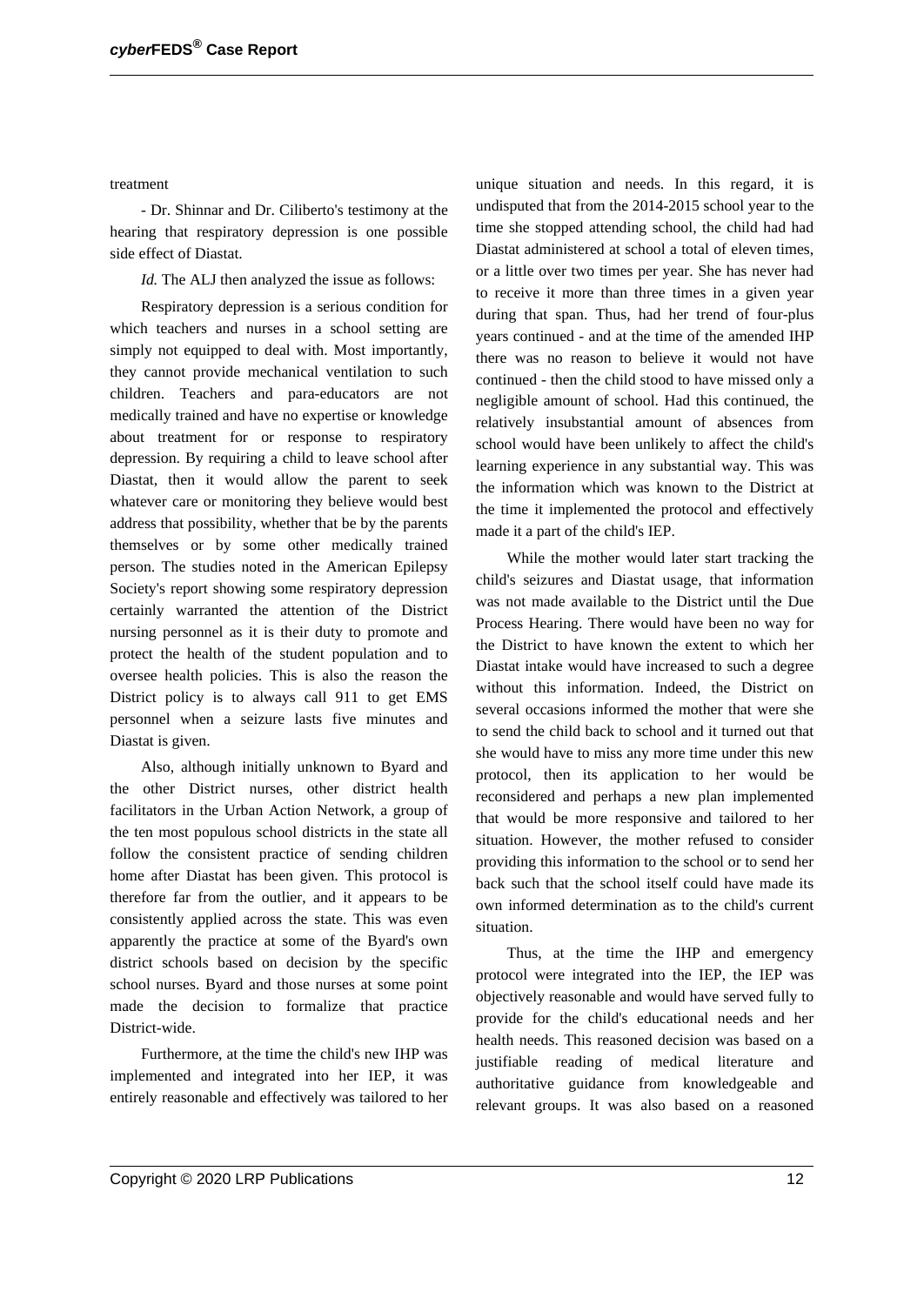liance on the child's historical need for Diastat while at school in assessing the extent to which she would miss school and educational opportunities.

And, importantly, at that time the district did not have the benefit of Dr. Ciliberto's letter of October 2018 providing recommendations for how to deal with the child's seizures. It did not have the benefit of knowing how substantially the child's needs for Diastat might increase during the school year. It also did not have the benefit of Dr. Shinnar's testimony at hearing to the effect that any respiratory depression would be immediately apparent and that it almost certainly will not happen after they wake up following Diastat.

Regardless of this conclusion, the mother was not justified, and acted unreasonably, in refusing to send the child to school after her first in-school seizure that required the administration of Diastat during the 2018 school year. This deprived the District of knowledge of the extent of any increase on the child's need for Diastat and the amount of school time she would miss. It also deprived it of the opportunity to revisit the policy, as applied to the child, based on that new information. In this regard, many persons assured the mother that the District would have considered alternatives to sending the child home after Diastat if her need for Diastat was proven to have increased. All District personnel were likewise encouraging of the child's return to school at all times. Therefore, none of the child's absence from school during the 2018-2019 school year can be attributable to the District or the school.

Moreover, there could have been no safety or health concern because, in fact, the new policy was more conservative and provided for more potential observation of or care for the child than would have been provided under the mother's preferred policy. Any concerns that because of this, the nurses might be disposed to disregard other doctor's orders or other medical issues, it likewise overblown and not justification to refuse schooling. This was a District-wide protocol that was applied in an even-handed fashion to all and that in fact appeared to

fit the unique circumstances of this child at the time it was applied.

Certainly, though, as was made clear by the evidence introduced at hearing, the child's circumstances have changed since the time her mother withheld her from school. Based on the chart of Diastat administration that was compiled on Seizuretracker.com in anticipation of the Due Process hearing, the child actually would have been forced to miss a significant amount of school under the new protocol. In fact, between January 28, 2019, and April 17, 2019, the child received Diastat 41 times. While some of those incidents occurred in the late afternoon or evening hours, a good portion of them would have occurred during a time in which school was in session. Had the child's mother not withheld her from school and only produced this information at the time of the Due Process hearing, this case may have been entirely different.

Likewise, had the District been made aware of the information from Dr. Ciliberto and Dr. Shinnar at the time the protocol was integrated into the IEP, this may have been much different. Specifically, Dr. Shinnar expressed the medical opinion that E.D. is not likely to suffer from respiratory depression following the administration of Diastat because she has tolerated it well in the past. In this regard, past performance is a reliable predictor of the future. However, again, this was not information known to the school or its nursing staff.

#### Doc. 20-4 at 217-220.

I agree with the ALJ's reasoning. At the time the IHP and emergency protocol were integrated into E.D.'s IEP, defendants had no reason to believe it would interfere with E.D.'s right to a FAPE. E.D. had experienced, at most, three seizures in a given school year preceding her time at Hiawatha Elementary. When Day expressed her thoughts on the new protocol, staff offered to reevaluate how the new protocol would apply to E.D. if she required Diastat more frequently than she had in the past.

The Eighth Circuit has recently explained: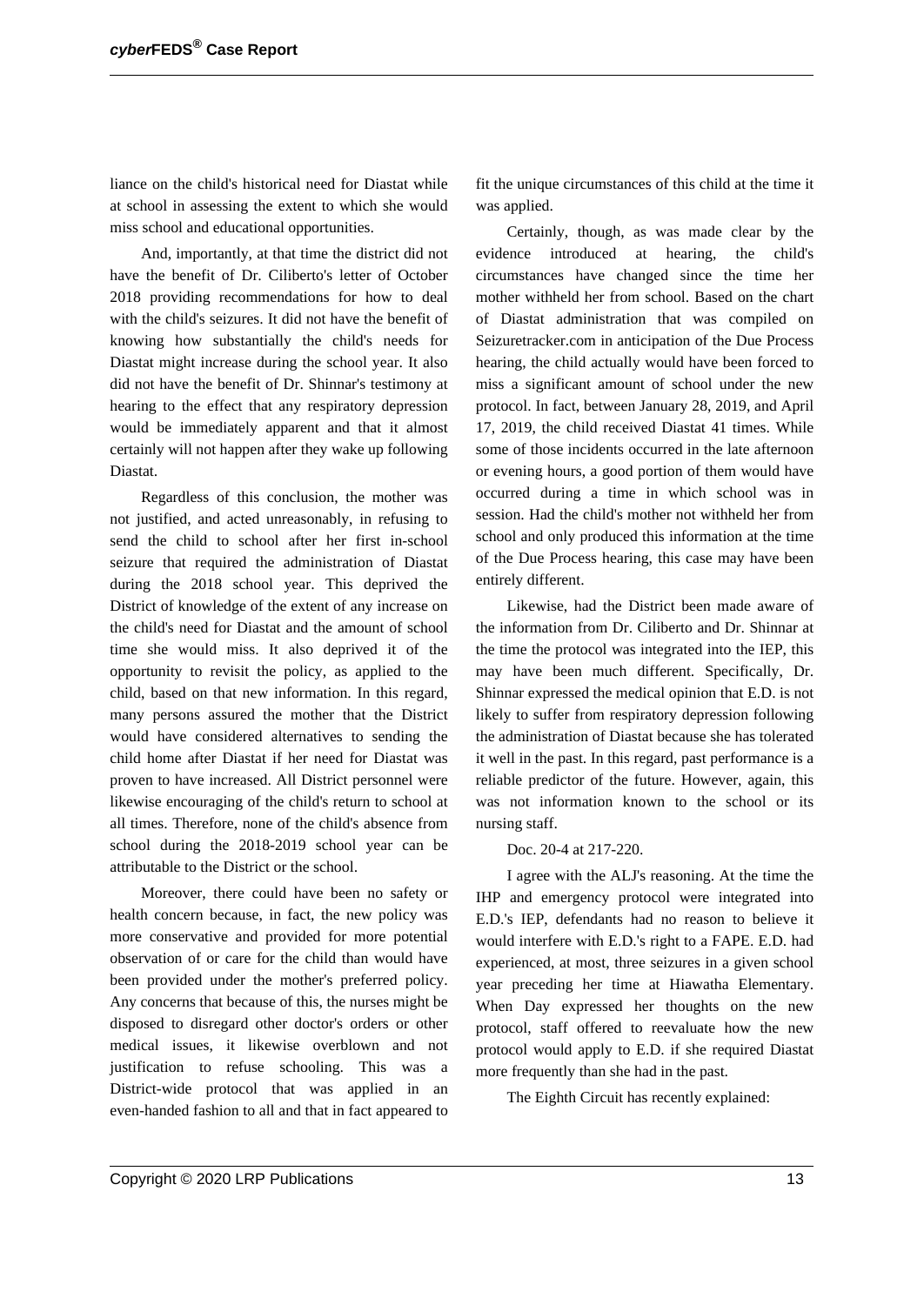"To meet its substantive obligation under the IDEA, a school must offer an IEP reasonably calculated to enable a child to make progress appropriate in light of the child's circumstances." *Endrew F. ex rel. Joseph F. v. Douglas Cty. Sch. Dist. RE-1,* 137 S. Ct. 988, 999 (2017). "The Act contemplates that this fact-intensive exercise will be informed not only by the expertise of school officials, but also by the input of the child's parents or guardians." *Id.* "Any review of an IEP must appreciate that the question is whether the IEP is reasonable, not whether the court regards it as ideal." *Id.*

Albright as Next Friend of *Doe v. Mountain Home Sch. Dist.*, 926 F.3d 942, 948 (8th Cir. 2019). "An IEP is a snapshot, not a retrospective" meaning the court must "take into account what was, and was not, objectively reasonable when the snapshot was taken, that is, at the time the IEP was promulgated." *K.E. ex rel. K.E. v. Independent Sch. Dist. No. 15,* 647 F.3d 795, 808 (8th Cir. 2011) (*quoting Roland M. v. Concord Sch. Comm.,* 910 F.2d 983, 992 (1st Cir. 1990)). To the extent the emergency seizure protocol can be interpreted as part of E.D.'s IEP, the school took a reasonable approach to Day's concerns that E.D. was having more frequent seizures by offering to revisit how the protocol applied to E.D. based on whether she did experience increased seizures at school that required the administration of Diastat. As the ALJ noted, it would be inappropriate to find a substantive violation based on speculation as to how the protocol could have affected E.D.'s right to a FAPE when the information that existed at the time the IHP and emergency protocol were drafted was that she experienced, at most, three seizures, during a given school year. I agree with the ALJ that the District's emergency seizure protocol was not a substantive violation of the IDEA.

### **Plaintiff's Remaining Claims**

Defendants argue that Day's remaining claims (violations of the ADA, Section 504, Title IX, and the ACA) should be dismissed if the administrative decision is upheld on judicial review under the IDEA.

See Doc. 32 at 11 (*citing Ind. Sch. Dist. No. 283 v. S.D.,* 88 F.3d 556, 562 (8th Cir. 1996)). Even if not dismissed on those grounds, defendants argue Day fails to state a claim because the complaint does not allege any facts to indicate E.D. was discriminated against on the basis of sex as required to establish a Title IX violation or that there was disability or any other type of discrimination as part of a "health program or activity" in order to establish a private cause of action under the ACA. They argue that all allegations raised in the complaint are fully addressed by resolution of the judicial review action.

Day alleges that the District-wide protocol was created after her refusal to accept it as part of E.D.'s IHP and that its creation was "based in retaliation for standing up for my daughter[']s right to participate in a free appropriate public education." Doc. 5 at 7. She argues it is discriminatory in violation of Title II of the ADA and Section 504 because it targets students with epilepsy and is not medically necessary, at least as it applies to E.D. *Id.*

In S.D., the student and her parents requested an administrative hearing under the IDEA based on the school's refusal to reimburse S.D. for private school tuition. *S.D.,* 88 F.3d at 558. The hearing review officer granted S.D. relief and the school district sought judicial review in federal court, at which point S.D asserted counterclaims and cross-claims under state and federal laws. *Id.* The district court granted judgment on the administrative record in favor of the school district, finding it had substantially complied with IDEA's procedural requirements and provided S.D. a FAPE. *Id.* It dismissed the remaining claims as precluded by the judgment. *Id.* The Eighth Circuit affirmed on appeal, finding that the non-IDEA claims were precluded by the IDEA judgment in the school district's favor. *Id.* at 562.

I agree with defendants that Day's remaining claims of violations of the ADA, Section 504, Title IX and the ACA are either (1) precluded by resolution of her IDEA claim on judicial review or (2) fail to state any claim upon which relief may be granted. Beginning with the ADA and Section 504 claims,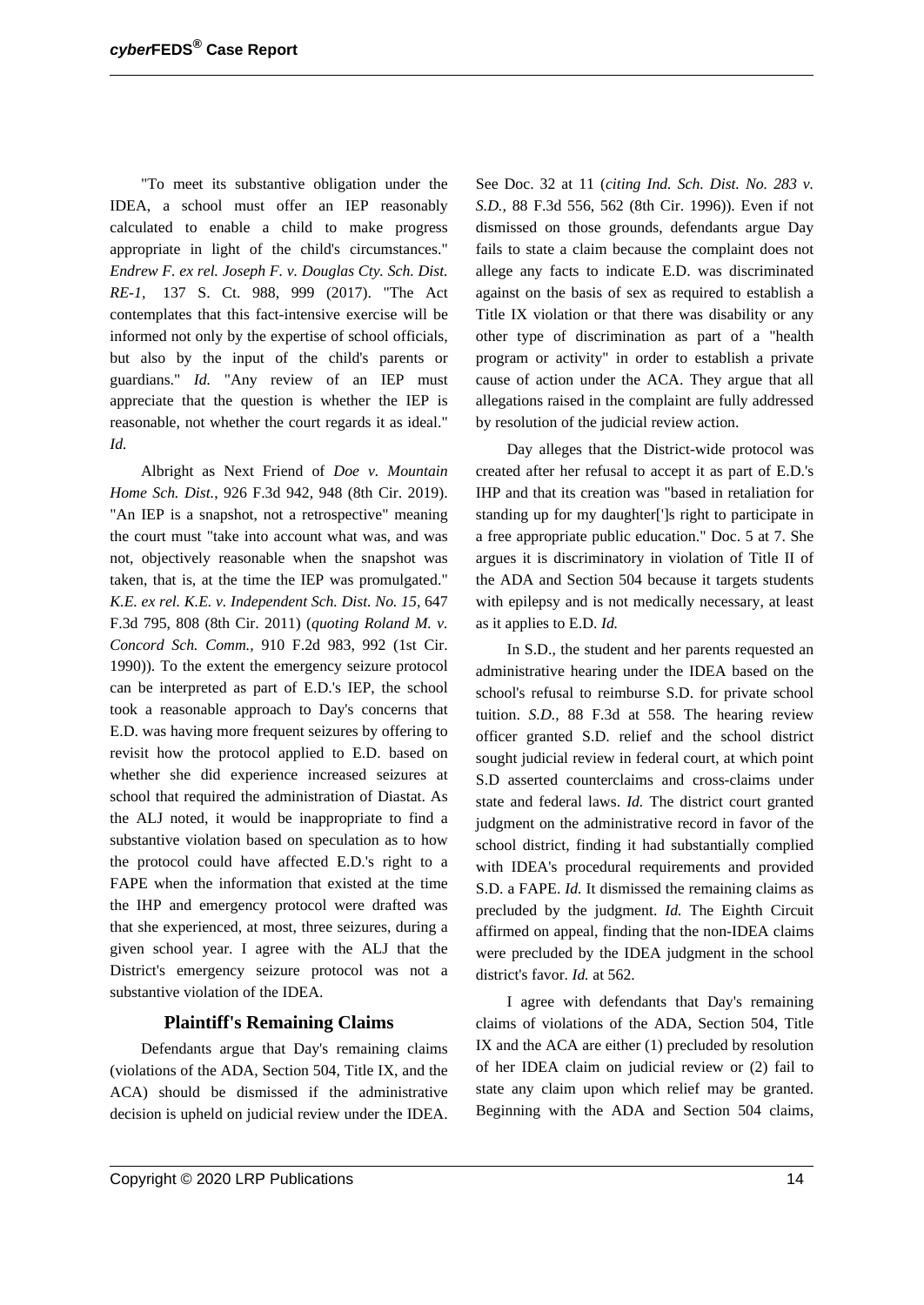"Title II of the ADA prohibits public entities from discriminating based on disability in services, programs, or activities," while "Section 504 of the Rehabilitation Act provides that '[n]o otherwise qualified individual with a disability ... shall, solely by reason of her or his disability, be excluded from the participation in, be denied the benefits of, or be subjected to discrimination under any program or activity receiving Federal financial assistance.'" *I.Z.M.*, 863 F.3d at 972 (citing 42 U.S.C. § 12132 and 29 U.S.C. § 794(a)). ADA and Section 504 claims require that a plaintiff show more than a mere violation of the IDEA. *See Monahan v. State of Neb.,* 687 F.2d 1164, 1170 (8th Cir. 1982) (noting the language of Section 504 prohibits exclusion, denial of benefits, and discrimination "solely by reason of ... handicap" and that in order to show a violation of the Rehabilitation Act, something more than a mere failure to provide a FAPE must be shown); *Pottgen v. Mo. State High Sch. Activities Ass'n*, 40 F.3d 926, 930 (8th Cir. 1994) ("Enforcement remedies, procedures and rights under Title II are the same as under section 504."). Preclusion applies if "resolution of the IDEA claims necessarily resolved" the non-IDEA claims. I.Z.M., 863 F.3d at 972 (*quoting S.D.*, 88 F.3d at 562). If a student's Section 504 and ADA claims of unlawful discrimination are "wholly unrelated to the IEP process" they are not precluded. *Id.* (*quoting M.P. ex re. K & D.P. v. Indep. Sch. Dist. No. 721*, 439 F.3d 865, 868 (8th Cir. 2006)).

In I.Z.M., the Eighth Circuit found that the student's Section 504 and ADA claims were precluded because they "all grew out of or were intertwined with allegations that the District failed to properly implement his IEP, allegations that were necessarily resolved in rejecting his IDEA claims." *Id.* at 973. Even if not precluded, it found that the claims failed as a matter of law because plaintiffs did not demonstrate a genuine issue of material fact that school officials acted in bad faith or with gross misjudgment. *Id.* (*citing B.M. ex rel. Miller v. South Callaway R-II Sch. Dist.* , 732 F.3d 882, 887 (8th Cir. 2013)).

Day alleges both discrimination and retaliation in violation of the ADA and Section 504. Because these claims are subject to a more demanding standard and are intertwined with her allegations that defendants did not follow the proper procedures under the IDEA and violated E.D.'s right to a FAPE, these claims are precluded by resolution of the IDEA claim. However, Day's allegations also fail to state a claim under these statutes. The retaliation provision of the ADA provides: "No person shall discriminate against any individual because such individual has opposed any act or practice made unlawful by this chapter or because such individual has made a charge, testified, assisted, or participated in any manner in an investigation, proceeding, or hearing under this chapter." 42 U.S.C. § 12203. Retaliation requires proof that: (1) she engaged in statutorily protected activity; (2) that adverse action was taken against her and (3) a causal connection between the adverse action and protected activity. *Amir v. St. Louis University,* 184 F.3d 1017, 1025 (8th Cir. 1999). Taking Day's allegations as true, she fails to state a claim of retaliation because there was no adverse action. She alleges she objected to or refused to sign the emergency seizure protocol drafted by Fagan and, as a result, the District made it a District-wide protocol. Neither she, nor E.D., were worse off by objecting to the emergency seizure protocol, as that protocol was put in place prior to Day's objections.

Day also fails to state a claim of discrimination under these statutes. As noted in I.Z.M., Day must allege school officials acted in bad faith or with gross misjudgment. *See I.Z.M.,* 863 F.3d at 973. While Day does allege "gross negligence," based on failure to adhere to E.D.'s treating specialist's recommendations, see Doc. 5 at 9, she must also show that E.D. "was a qualified individual with a disability and that [s]he was denied the benefits of a program, activity, or services by reason of that disability." *Davis v. Francis Howell Sch. Dist*., 138 F.3d 754, 756 (8th Cir. 1998). Day claims that E.D. was denied her right to FAPE (which was resolved by the IDEA claim). Nonetheless, she does not and cannot claim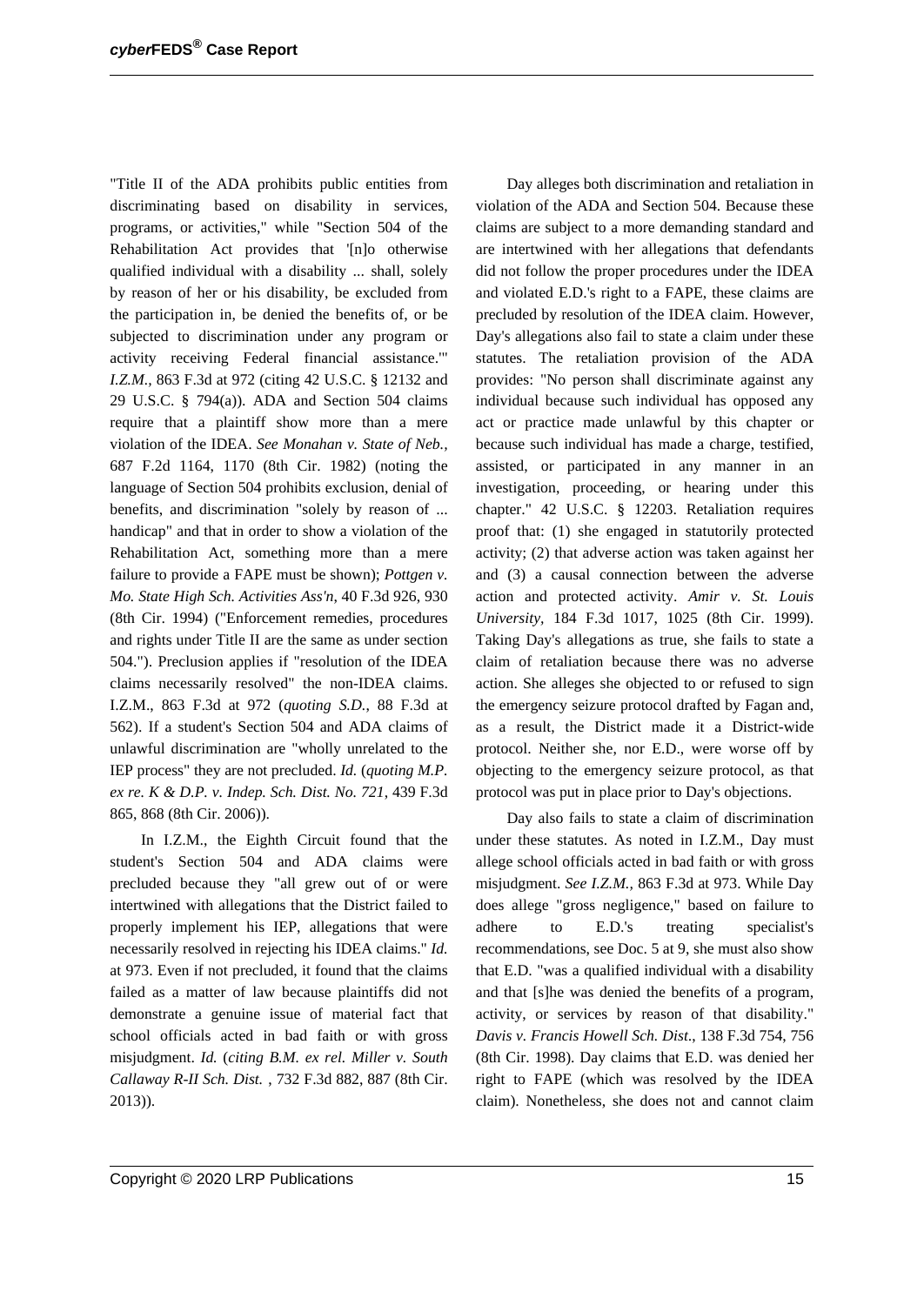denial of FAPE based on discrimination because she removed E.D. from school after one instance in which E.D. was sent home after the administration of Diastat.<sup>9</sup> Day's allegations, taken as true, fail to state a claim of disability discrimination because she has not alleged facts demonstrating E.D. was denied a benefit based solely on her disability.

Nor has Day stated claims under Title IX or the ACA. For the reasons set forth above, she has failed to allege that E.D. was discriminated against on the basis of sex as required under Title IX,**<sup>10</sup>** and has failed to allege discrimination as part of a "health program or activity" under the ACA.**<sup>11</sup>** Because the remaining claims under the ADA, Section 504, Title IX and the ACA are either precluded by resolution of the IDEA claim, or fail to state a claim under the applicable statutes, they are dismissed.

#### **V. Conclusion**

For the reasons stated herein:

1. Defendants' motion (Doc. 25) to dismiss for failure to prosecute is denied as moot.

2. The ALJ's decision is affirmed with respect to plaintiff's IDEA claim and all other claims are hereby dismissed.

3. Judgment shall enter in favor of defendants and against plaintiff.

IT IS SO ORDERED.

DATED this 14th day of September, 2021.

/s/ Leonard T. Strand

Leonard T. Strand, Chief Judge

**<sup>1</sup>**Defendantssought to dismiss this case for failure to prosecute after Day missed a briefing deadline, a subsequent scheduling conference and an extended briefing deadline. See Doc. 25. I entered an order on May 6, 2021, giving Day a final opportunity to respond and take action in her case. She filed a response (Doc. 27) and later filed a brief (Doc. 31) pursuant to a new briefing schedule. As such, defendants' motion (Doc. 25) to dismiss will be denied as moot.

**<sup>2</sup>**While defendants are correct that Day did not

challenge the ALJ's fact-finding in her brief, she did so in her complaint. See Doc. 5 at 5, 8. I have reviewed the record from the due process hearing, as well as the additional exhibits (Doc. 31-1) Day submitted with her merits brief, and find that the record supports the ALJ's factual findings, except as otherwise noted in this order. Much of the factual background summarized herein comes from the ALJ's decision.

<sup>3</sup>The "stay put" provision of the IDEA requires that a child remain in the then-current educational placement during the pendency of a due process proceeding. See 20 U.S.C. § 1415(j).

**<sup>4</sup>**E.D. had a VNS device implanted in her upper left chest in 2013 to prevent or lessen seizure activity. The device can be activated by swiping a magnet across the implant location.

**<sup>5</sup>**The ALJ found E.D. returned to her class after each occasion, but Day testified she was required to pick up E.D. from school on August 28, 2018, when she had her first seizure at Hiawatha that required the administration of Diastat. See Doc. 20-4 at 204; Doc. 20-5 at 114, 176, 195.

<sup>6</sup>The timing of the all-nurses meeting and the adoption of the District-wide Diastat policy is somewhat ambiguous. Byard testified that she discovered the practice of sending children home after the administration of Diastat was inconsistent throughout the district "by being informed of [E.D.]'s situation" at which point she raised the issue at a nurses meeting. Doc. 20-5 at 213. *See also id.* at 313 (stating nurses' meeting was in September to discuss protocol for Diastat); 354 (same). Fagan testified that E.D. was part of a new program at Hiawatha Elementary that accepted students with severe disabilities. In speaking with Byard and other nurses, she understood that children were to be sent home after receiving Diastat at school. *Id.* at 385-86. It appears that Byard did not learn of the inconsistencies among the schools' approaches until Day raised the issue with respect to E.D., at which point she held the nurses' meeting. The ALJ suggested the "new Diastat protocol" was adopted prior to the school year or